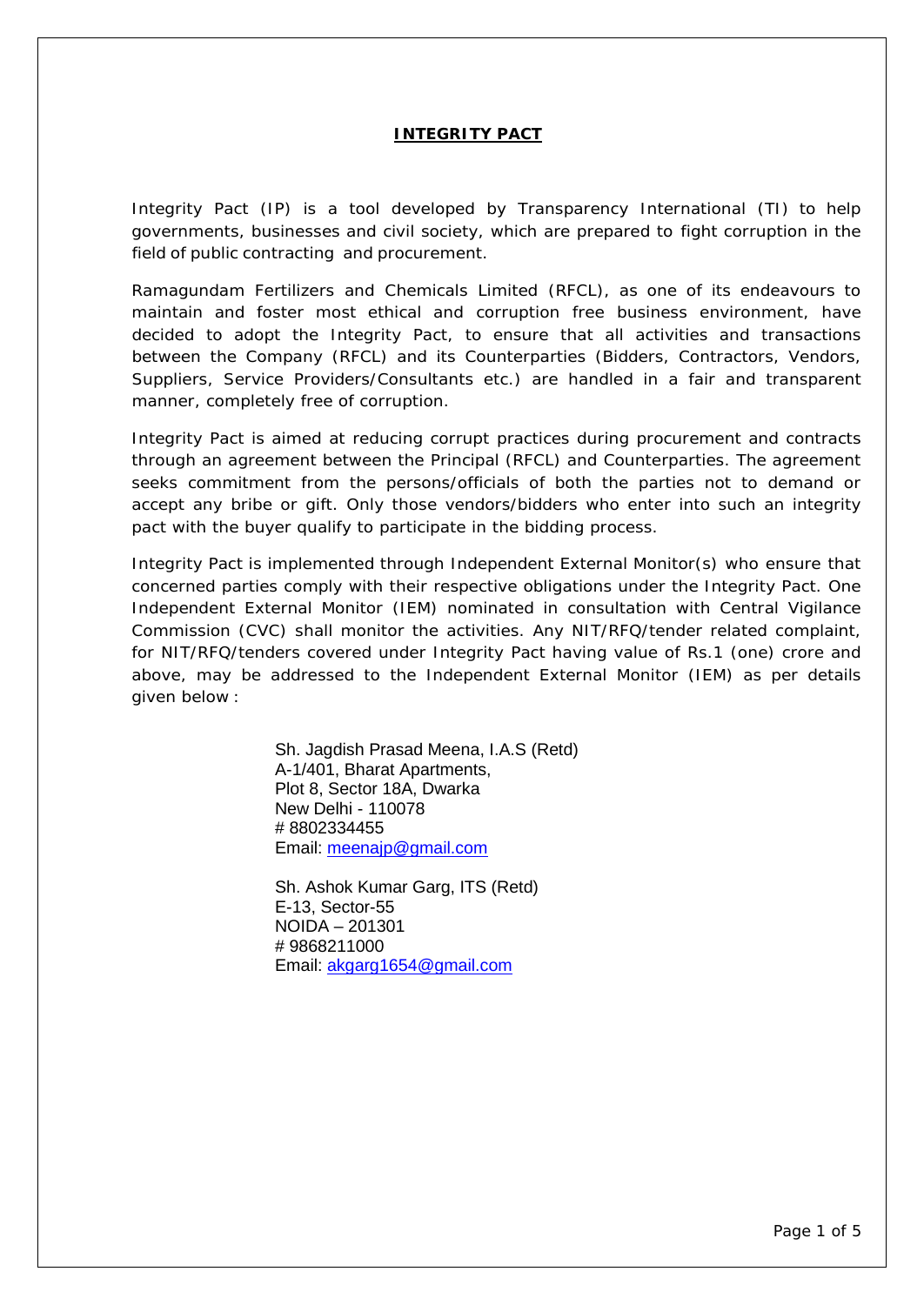# **Integrity Pact**

### **(To be submitted along with technical bid/tender documents. To be signed by the bidder and RFCL)**

Ramagundam Fertilizers and Chemicals Limited (RFCL) hereinafter referred to as "The Principal".

AND

hereinafter

referred to as "The Bidder/Contractor"

### **PREAMBLE**

The Principal intends to award, under laid down organizational procedures, contract for

(Bid Document No./RFQ No.:………………………………………………………………………………………………….) The Principal values full compliance with all relevant laws of the land, rules, regulations, economic use of and of fairness/transparency in its relations with its Bidder.

In order to achieve these goals, the Principal will appoint an Independent External Monitor (IEM), who will monitor the tender process and the execution of the contract for compliance with the principles mentioned above.

#### **Section 1 – Commitments of the Principal**.

- 1. The Principal commits itself to take all measures necessary to prevent corruption and to observe the following principles:
	- a) No employee of the Principal, personally or through family members, will in connection with the tender for, or the execution of a contract, demand, take a promise for or accept, for self or third person, any material or immaterial benefit which the personal is not legally entitled to.
	- b) The Principal will during the tender process treat all Bidder(s) with equity and reason. The Principal will in particular, before and during the tender process, provide to all Bidder(s) the same information and will not provide to any Bidder(s) confidential/additional information through which the Bidder(s) could obtain an advantage in relation to the process or the contract execution.
	- c) The Principal will exclude from the process all known prejudiced persons.
- 2. If the Principal obtains information on the conduct of any of its employees which is a criminal offence under the IPC/PC Act, or if there be a substantive suspicion in this regard, the Principal will inform the Chief Vigilance Officer and in addition can initiate disciplinary actions.

#### **Section 2 – Commitments of the Bidder(s)/Contractor(s)**

- 1. The Bidder(s)/Contractor(s) commit himself to take all measures necessary to prevent corruption. He commits himself to observe the following principles during his participation in the tender process and during the contract execution.
	- a. The Bidder(s)/contractor(s) will not, directly or through any other persons or firm, offer promise or give to any of the Principal's employees involved in the tender process or the execution of the contract or to any third person any material or other benefit which he/she is not legally entitled to, in order to obtain in exchange any advantage or during the execution of the contract.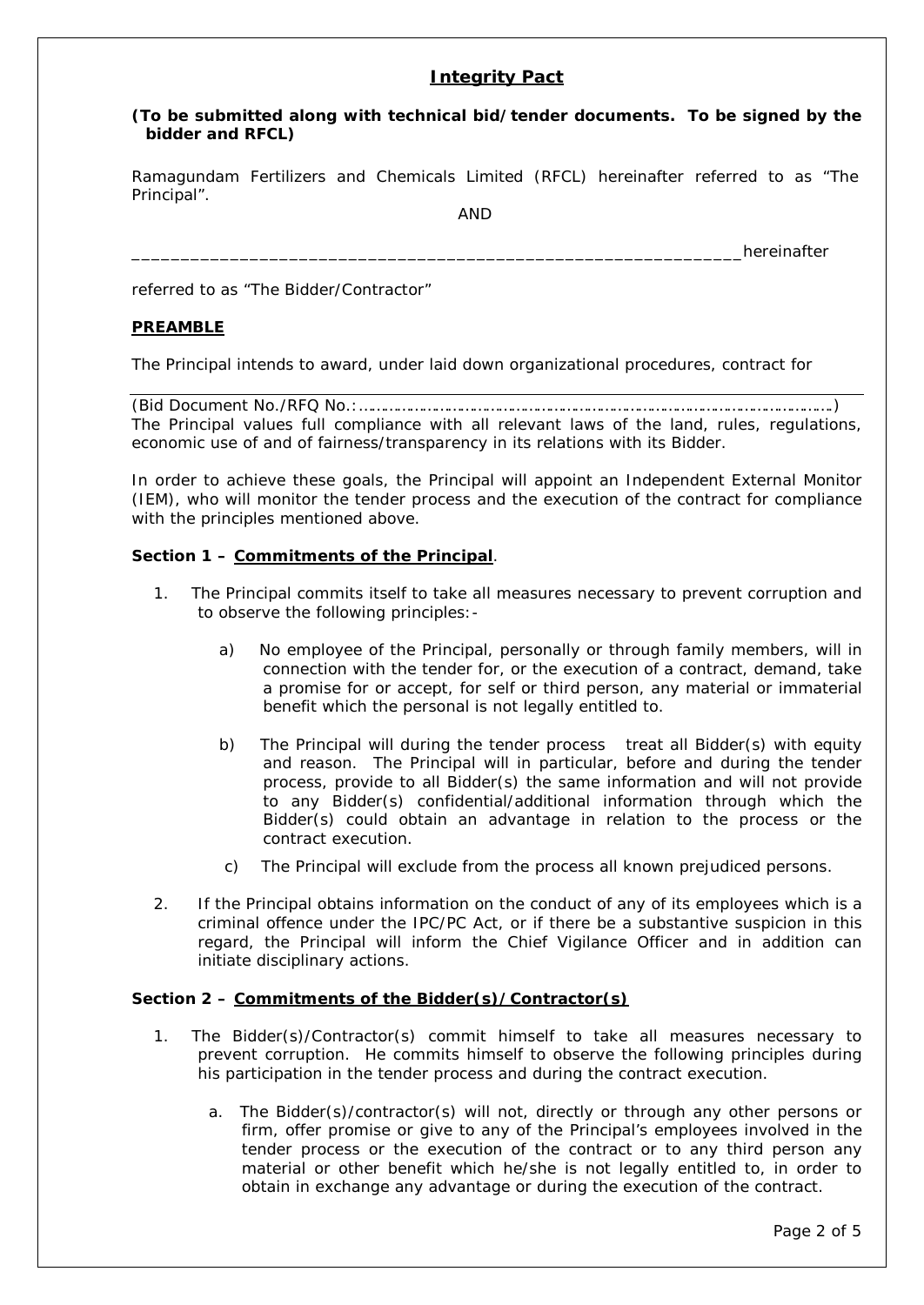- b. The Bidder(s)/Contractor(s) will not enter with other Bidders into any undisclosed agreement or understanding, whether formal or informal. This applies in particular to prices, specifications, certifications, subsidiary contracts, submission or non submission of bids or any other actions to restrict competitiveness or to introduce cartelization in the bidding process.
- c. The Bidder(s)/Contractor(s) will not commit any offence under the relevant IPC/PC Act; further the Bidder(s)/Contractors will not use improperly, for purposes of competition or personal gain, or pass on to others, any information or documents provided by the Principal as part of the business relationship, regarding plans, technical proposals and business details, including information contained or transmitted electronically.
- d. The Bidder(s)/Contractor(s) of foreign origin shall disclose the name and address of the Agents/representatives in India, if any. Similarly, the bidder(s)/contractor(s) of Indian Nationality shall furnish the name and address of the foreign principals, if any. All the payments made to the India agent/representative have to be in Indian Rupees only.
- e. The Bidder(s)/Contractor(s) will, when presenting his bid, disclose any and all payments he has made, is committed to or intends to make to agents, brokers or any other intermediaries in connection with the award of the contract.
- 2. The Bidder(s)/Contractor(s) will not instigate third persons to commit offences outlined above or be an accessory to such offences.

# **Section 3: Disqualification from tender process and exclusion from future contract**

If the Bidder(s)/Contractor(s), before award or during execution has committed a transgression through a violation of Section 2 above or in any other form such as to put his reliability or credibility in question, the Principal is entitled to disqualify the Bidder(s)/Contractor(s) from the tender process or to terminate the contract, if already signed, for such reasons.

### **Section 4 : Compensation for Damages**

- 1. If the Principal has disqualified the Bidder(s) from the tender process prior to the award according to Section 3, the Principal is entitled to demand and recover the damages equivalent to Earnest Money Deposit/Bid Security.
- 2. If the Principal has terminated the contract according to Section3, or if the Principal is entitled to terminate the contract according to Section3, the Principal shall be entitled to demand and recover from the Contractor liquidated damages of the Contract value or the amount equivalent to Performance Bank Guarantee.

### **Section 5 : Previous Transgression**

- 1. The Bidder declares that no previous transgressions occurred in the last three years with any other company in any country conforming to the TII's anticorruption approach or with any other public sector enterprise in India that could justify his exclusion from the tender process.
- 2. If the bidder makes incorrect statement on this subject, he can be disqualified from the tender process and appropriate action can be taken including termination of the contract, if already awarded, for such reason.

### **Section 6 : Equal treatment of all Bidders/Contractors/Sub-contractors**.

1. The Principal will enter into agreements with the identical conditions as this one with all bidders, contractors and sub-contractors.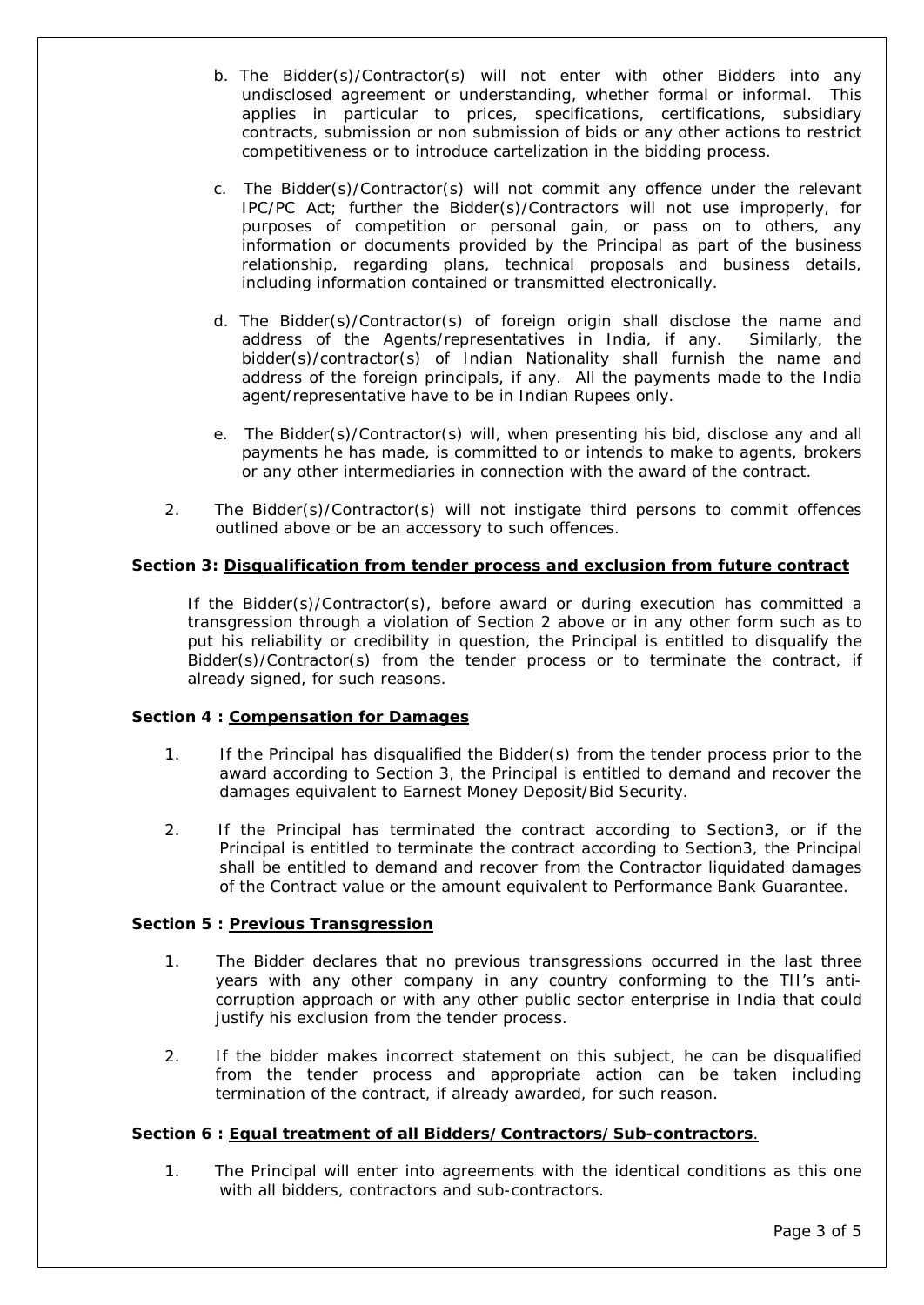2. The Principal will disqualify from the tender process all bidders who do not sign this Pact or violate its provisions.

# Section 7: Criminal charges against violation Bidder(s)/Contractor(s)/Sub**contractors(s)**.

If the Principal obtains knowledge of conduct of a Bidder(s)/ Contractor(s) which constitutes corruption, or if the Principal has substantive suspicion in this regard, the Principal will inform the same to the Chief Vigilance Officer.

### **Section 8 : Independent External Monitor/Monitors**

- 1. The Principal appoints competent and credible Independent External Monitor for this Pact. The task of the Monitor is to review independently and objectively, whether and to what extent the parties comply with the obligations under this agreement.
- 2. The Monitor is not subject to instructions by the representatives of the parties and performs his functions neutrally and independently. It will be obligatory for him to treat the information and documents of bidders /contractors as confidential. He reports to the Chairman & Managing Director, RFCL.
- 3. The Bidder(s)/Contractor(s) accepts that the Monitor has the right to access without restriction to all project documentation of the Principal including that provided by the Contractor. The Contractor will also grant the Monitor, upon his request and demonstration of a valid interest, unrestricted and unconditional access to his project documentation. The same is applicable to Subcontractors. The Monitor is under contractual obligation to treat the information and documents of the Bidder(s)/Contractor(s)/Subcontractor(s) with confidentiality.
- 4. The Principal will provide to the Monitor sufficient information about all meetings among the parties related to the Project provided such meetings could have an impact on the contractual relations between the Principal and the Contractor. The parties offer to the Monitor the option to participate in such meetings.
- 5. As soon as the Monitor notices, or believes to notice, a violation of this agreement, he will so inform the Management of the Principal and request the Management to discontinue or take corrective action, or to take other relevant action. The monitor can in this regard submit non-binding recommendations. Beyond this, the Monitor has no right to demand from the parties that they act in a specific manner, refrain from action or tolerate action.
- 6. The Monitor will submit a written report to the Chairman & Managing Director, RFCL within 8 to 10 weeks from the date of reference or intimation to him by the Principal and, should be occasion arise, submit proposals for correcting problematic situations.
- 7. Monitor shall be entitled to compensation on the same terms as being extended to/provided to Independent Directors on RFCL Board.
- 8. If the Monitor has reported to the Chairman & Managing Director, Ramagundam Fertilizers and Chemicals Limited, a substantiated suspicion of an offence under relevant IPC/PC Act, and the Chairman & Managing Director, RFCL has not, within the reasonable time taken visible action to proceed against such offence or reported it to the Chief Vigilance Officer, the Monitor may also transmit this information directly to the Central Vigilance Commissioner.
- 9. The word "Monitor" word include both singular and plural.